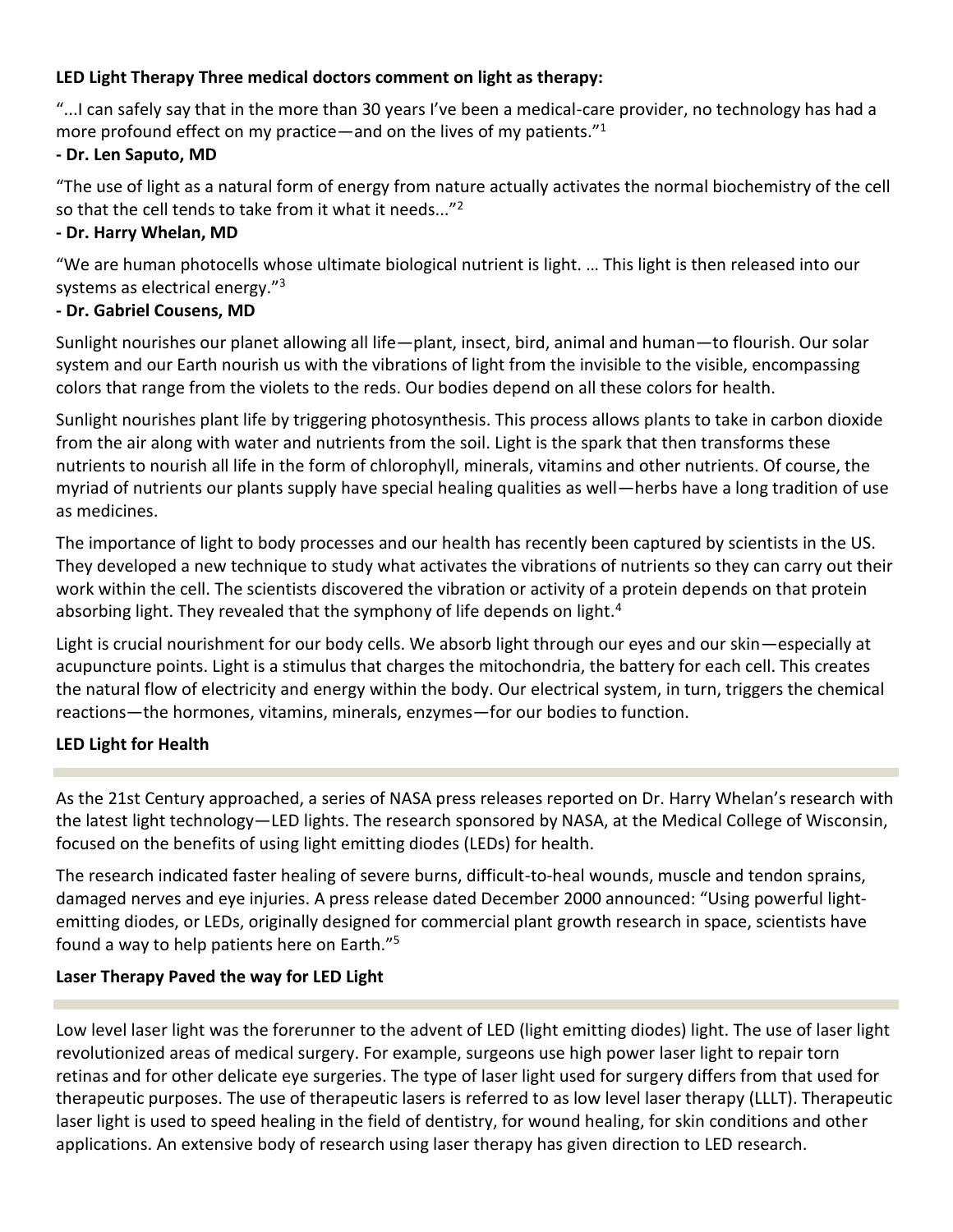#### **Professor Endre Mester**

In 1965, shortly after the first working lasers had been developed, Professor Endre Mester of Semmelweis University in Budapest, Hungary launched pioneering research using laser light. For his first project he wanted to know if lasers might cause cancer. He shaved the hair off the backs of mice—both the group to be treated and the control group. The treated group did not develop cancer but to his surprise the hair on their backs grew more quickly. Research on the healing effects of low level laser therapy was launched!

In 1971, Professor Mester's first paper was published reporting that laser light was effective for healing wounds. It became a family affair when two sons joined him in his research. By 1984, more than 1,300 patients—with wounds or ulcers that wouldn't heal using conventional medicine and plastic surgery—had been healed using low level laser therapy.6,7

Meanwhile, the former USSR was also making progress with low level laser therapy research. During their war with Afghanistan in the 1980s, Soviet soldiers benefited from the use of low level laser therapy to speed wound healing.

This research provided a springboard for LED research. A NASA press release in the US heralded the news: "The near-infrared light emitted by these LEDs seems to be perfect for increasing energy inside cells. This means whether you're on Earth in a hospital, working in a submarine under the sea or on your way to Mars inside a spaceship, the LEDs boost energy to the cells and accelerate healing."<sup>5</sup>

## **Professor Tiina Karu**

A researcher based in Russia, Professor Tiina Karu, is considered a world-leader in both low level laser and LED research. Karu states that LED light is "… now used widely and successfully in clinical practice." She also states that LEDs are equivalent to low level lasers except possibly in "deeper tissue layers."<sup>8</sup>

Dr. Harry Whelan, head of the NASA-sponsored research, stated: "NASA developed LEDs to offer an effective alternative to lasers."<sup>9</sup>

The use of laser devices is more in the realm of health professionals as it takes training to be used safely. In contrast, LED light technology can readily be used for personal use in the home and has the advantage of being able to treat a larger area. Since the 1990s, the use of LED technology in research, in clinical practice, and by consumers has established both the safety and effectiveness of LED light.

## **LED Light and Color**

LED light therapy units will often describe the color in terms of the wavelength of the LEDs. The wavelength is measured in nanometers (nm). The human eye sees wavelengths as colors.

The following chart shows the range of wavelengths (colors) in the visible light spectrum. Visible light ranges from the violets at about 380 nanometers to the deepest reds at about 750 nanometers.



# Visible Light Spectrum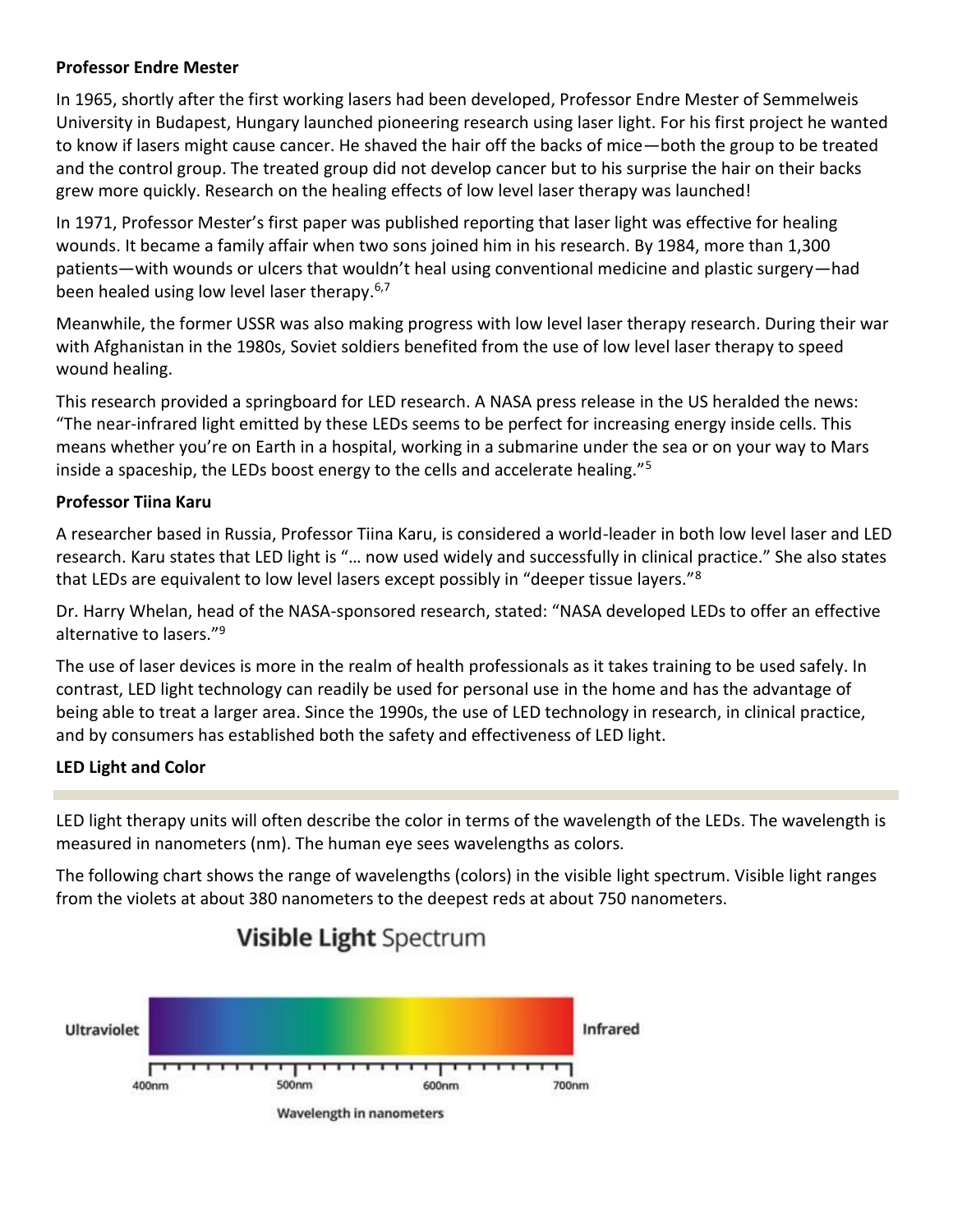There is also light that is invisible. On the violet end of the spectrum, we have ultraviolet light—less than 380 nanometers. At the red end of the spectrum, we have infrared light—greater than 750 nanometers. In both cases these wavelengths are outside the range of human sight and therefore they are invisible to us.

LEDs, to date, are not being designed for their healing benefits. They are used in the industrial manufacturing industry and have been built for this sector. Researchers have used currently available LEDs for their medical studies. Research protocols must be precise so the reports describe the LEDs in terms of their nanometers. As an example, researchers cannot simply say their research used red LEDs—the LEDs must be described using their exact wavelength in nanometers. For example, 635 nm LEDs, in the red spectrum, are very common and have been used in medical research. When 670 nm LEDs became available, also in the red spectrum, research was done with this wavelength. Both indicated effectiveness for healing.

Unfortunately, some manufacturers use nanometers—a measurement used in research—as a marketing tool to explain why their particular unit is superior. In addition to 635 nm and 670 nm, LED light therapy research has shown that several wavelengths of red, as well as other colors, are effective for healing.<sup>10</sup> When a particular nanometer is used in research it does not mean it is the only nanometer to have healing benefits.

Keep in mind, we are not aware of any scientific studies that show any one wavelength or color is not effective. The long history of using color for healing tells us that there are therapeutic benefits to all wavelengths of light. In other words, all colors or nanometers have healing benefits. Eventually, scientific research will experiment with more and more wavelengths of color, to catch up with the knowledge amassed through traditional color therapy.

## **Research on LED Light for Healing**

Research using LED light, mostly in the red and near infrared ranges, shows healing effects for severe burns, wounds, hard-to-heal diabetic skin ulcers, and eye injuries. Studies indicate LEDs also relieve pain and are being used to rejuvenate skin and reduce wrinkles.

## **Wound Healing**

Dr. Harry Whelan, as head of the team for the NASA-sponsored LED studies at the Medical College of Wisconsin in Milwaukee in the US, used both Near-Infrared (NIR) and Red LEDs. Whelan and his team report "… this special lighting technology helps hard-to-heal wounds, such as diabetic skin ulcers, serious burns, and severe oral sores caused by chemotherapy and radiation."

NASA reported the healing of "severe oral sores caused by chemotherapy and radiation" in a study with children: "A nurse practitioner places the box of LEDs on the outside of the patient's cheek about one minute each day. The red light penetrates to the inside of the mouth, where it seems to promote wound healing and prevent further sores in the patient's mouth."

One of the oncologists supervising the study said, "Some children who probably would have had to be fed intravenously because of the severe sores in their mouths have been able to eat solid food."<sup>11</sup>

Several studies are proving LED light therapy to have powerful healing effects for healing wounds.<sup>12,13</sup> A laboratory study on wound healing carried out at the University of Ghent in Belgium, exposed cells to three colors—NIR, red and green—using either low level lasers or LEDs. While all three colors were effective to boost the cells ability to heal, they found green increased wound healing the most.<sup>14</sup>

NASA also funded lab research that provides evidence for the amazing ability of LED light therapy to heal. When exposed to NIR LED light, skin and muscle cultures, grew 150 to 200 percent faster than the cultures that were not stimulated by the light. The growth of the cells explains why LEDs speed the healing of wounds and sores.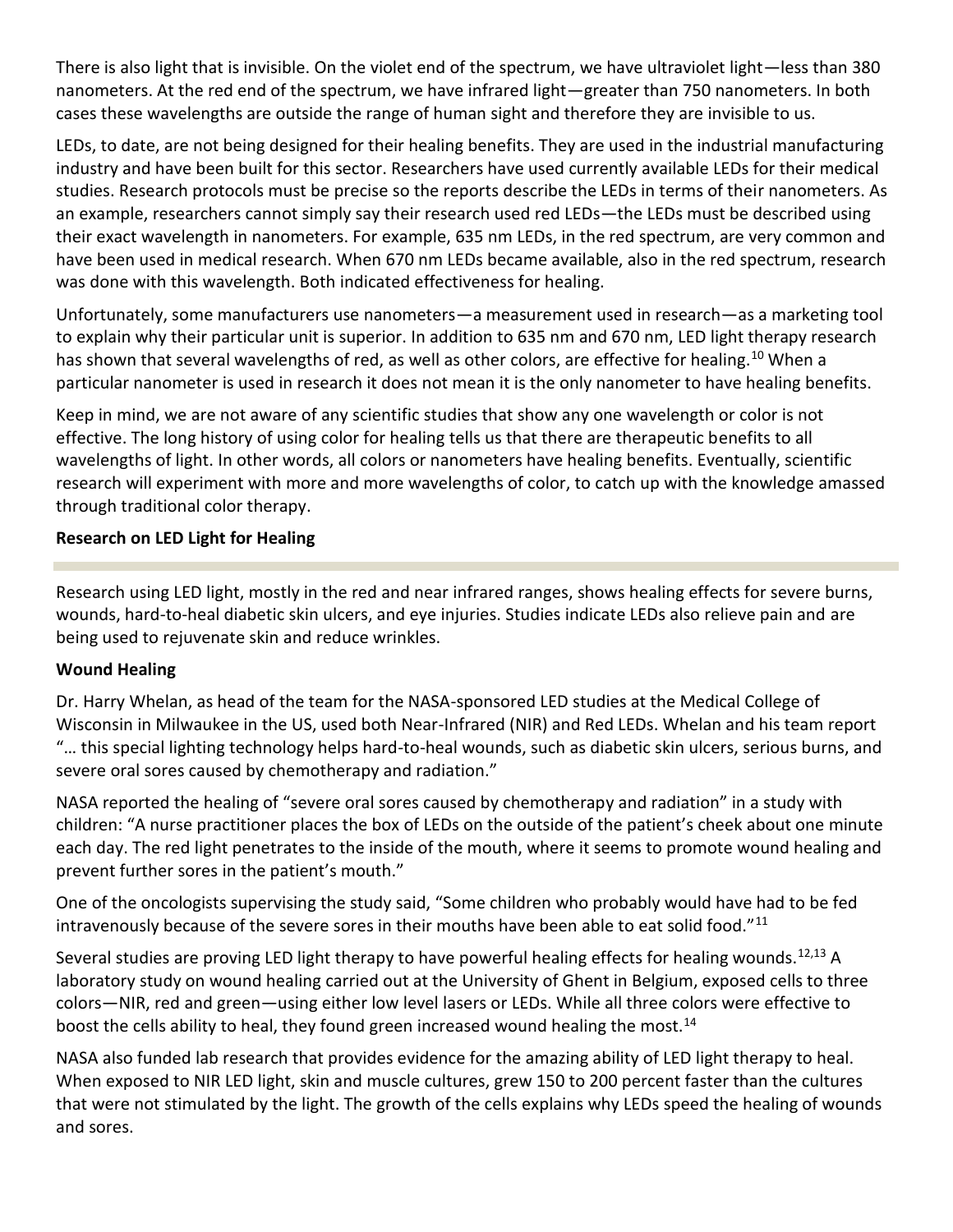A study applying LEDs to Navy personnel who experienced muscle and joint injuries during training confirmed the good news. The doctors reported healing improved by 40 percent when LED light was applied.<sup>5</sup>

#### **Dr. Harry Whelan**

#### **Reversing Blindness and Promise for Eye Injuries**

Research by Dr. Whelan's team indicates the amazing potential for LED light therapy to alleviate suffering for both humans and animals with difficult-to-treat eye problems. After injecting methanol (known to cause blindness) in rats, only three brief treatments were sufficient to reverse the damage. The research also highlights the potential for LED treatment to stimulate the repair of nerves that are known to be notoriously hard to heal.

#### **Here's a description of the research and why the LEDs were effective:**

… Whelan blinded rats by giving them high doses of methanol, or wood alcohol. This is converted by the body into formic acid, a toxic chemical that inhibits the activity of mitochondria. Within hours, the rats' energyhungry retinal cells and optic nerves began to die, and the animals went completely blind within one to two days.

But if the rats were treated with LED light with a wavelength of 670 nanometers for 105 seconds at 5, 25, and 50 hours after being dosed with methanol, they recovered 95 per cent of their sight. Remarkably, the retinas of these rats looked indistinguishable from those of normal rats. "There was some tissue regeneration, and neurons, axons and dendrites may also be reconnecting," says Whelan.

These findings have profound implications in the use of LED light treatment, called photobiomodulation, for a non-invasive way to treat retinal diseases and injury and prevent blindness.<sup>15</sup>

#### **Dr. Harry Whelan summed it up:**

The results of this study and others suggest that photobiomodulation with red to near-IR light augments recovery pathways promoting neuronal viability and restoring neuronal function after injury. Importantly, there was no evidence of damage to the normal retina after 670-nm LED treatment. Based on these findings, we suggest that photobiomodulation may represent an innovative and novel therapeutic approach for the treatment of retinal injury and the treatment of retinal diseases, including age-related macular degeneration, glaucoma, diabetic retinopathy, and Leber's hereditary optic neuropathy.<sup>15</sup>

(Please note we do not support research on animals unless the animals are already suffering and they can be helped with the application of a therapy.)

The short treatment times reported in the NASA-funded medical research brings up the subject of the intensity of the light.

## **LED Light and Intensity**

Some companies claim that the intensity of their light output is more powerful and so is superior to a unit with a lower intensity light output. Intensity of light is an indicator of the dosage of light received per treatment. A lower intensity unit would need to be applied longer than a higher intensity unit to receive the same dosage of light.

Typically, the higher intensity units are used for medical research and applications. Higher intensity LEDs generate more heat so they can easily cause burns. Higher intensity devices, therefore, have to be made with safeguards in place to avoid over-heating. Lower intensity units are better suited for personal and home use as they are safer and can readily be used without medical supervision.

## **More Healing Benefits of Light Therapy**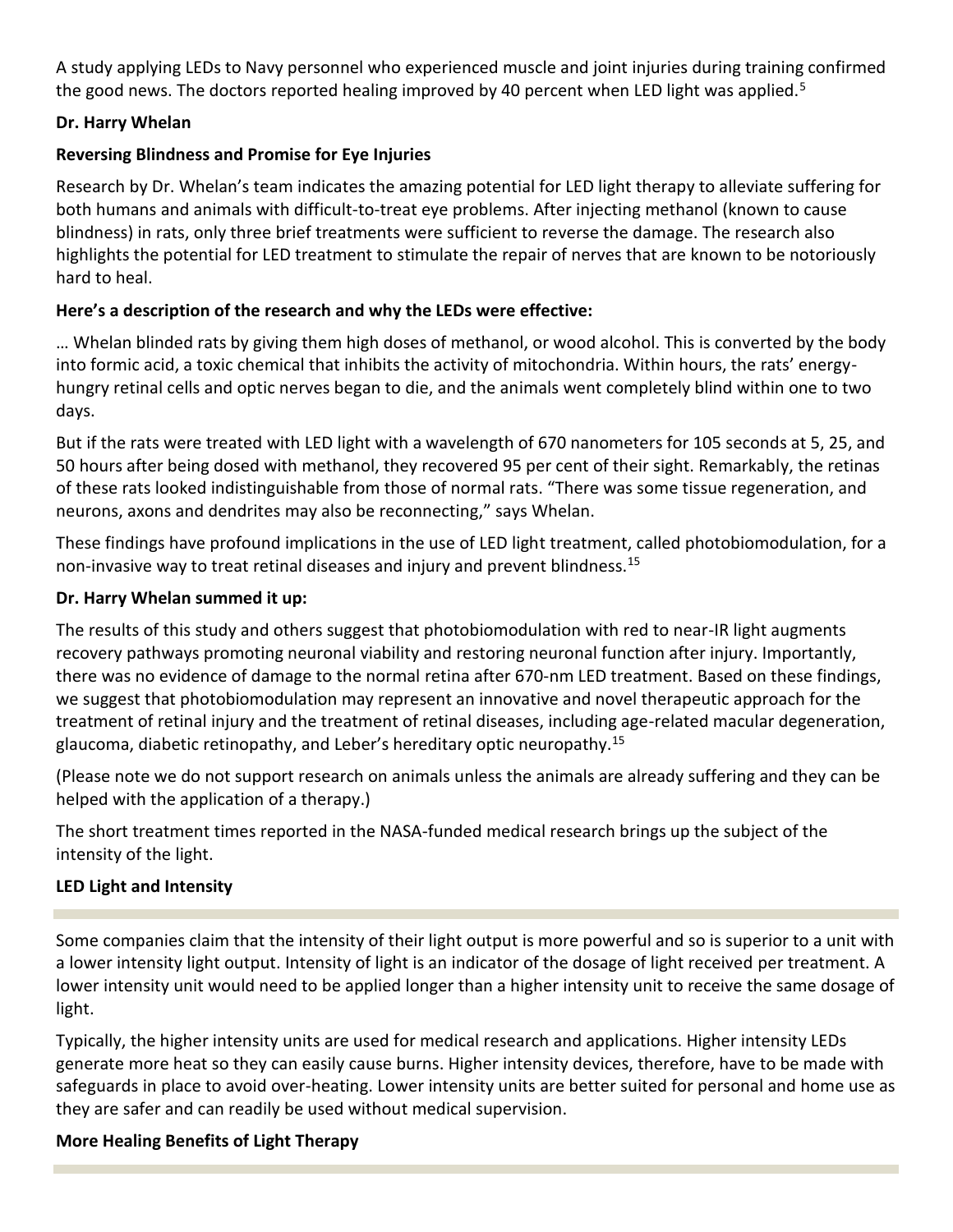We've selected a medical doctor's personal experiences and case reports to further highlight the healing effects of LED light therapy.

# **Rapid Healing of a Second-Degree Burn**

While barbecuing, Dr. Sherry Rogers, a medical doctor specializing in natural therapies and environmental medicine, suffered a painful burn to her hand. She grabbed a frying pan handle that had been inside a 450 degree grill for 25 minutes. Ouch! Fortunately, she had an LED unit handy so she alternated applying the LED unit with ice. She reports: "In 35 years of medicine I've never seen 2nd degree burns revert to normal in 4 hours."<sup>16</sup>

## **Healing of a Non-Healing Diabetic Skin Ulcer**

The following case report describes how a 75-year old man finally found relief from long-standing sores. Diabetic skin ulcers are known to be notoriously difficult to heal. Red LED light was applied only every other day for 16 minutes at a time.

The researcher reported: "Rapid and excellent wound healing was seen. Wound healed totally in 15 phototherapy sessions spread over 5 weeks. New epithelium was thin having good texture and without fibrosis. … 660 nm Red Light Phototherapy was found to be very effective for healing of the Non-healing Diabetic Ulcer where routine treatment had failed."<sup>17</sup>

## **Easing Arthritic Pain and Increasing Mobility**

One study describes how LED therapy reduced pain and increased mobility for those suffering from degenerative osteoarthritis. Patients applied LED light, either Red or Near Infrared, themselves to both sides of the knee for 15 minutes twice a day for 10 days. Those who used Red LEDs went an average of four months before requesting further treatment for pain. Those who used Near Infrared LEDs went an average of six months before requesting further treatment for pain. The control group who received a placebo light treatment went only about two weeks before requesting more treatment.<sup>18</sup>

## **Allergy Relief**

Dr. Sherry Rogers shared how she suffers from a debilitating food allergy. When inadvertently exposed to the allergen, Dr. Rogers describes her symptoms saying they "…can leave me incapacitated with unbearable back pain that mimics a ruptured disc, complete with paralyzed leg …" She applied an LED unit: "I've never seen anything else that could make such a dramatic difference and allow me to skip 2½ weeks of incapacitating agony. God clearly uses my body to teach me."<sup>16</sup>

## **Rejuvenating Skin**

Our skin is flexible or elastic. The expansive and contractive quality of our skin is a result of connective tissue. Our connective tissue contains a protein called collagen that provides structure for our skin. As we age, the production of collagen decreases and our skin loses elasticity and wrinkles form. Cells called fibroblasts are needed to create the collagen that keeps skin resilient and healthy. Research indicates that fibroblast cells are increased when using LED light—resulting in collagen formation to repair skin and reduce wrinkles.<sup>19,20</sup>

## **How Deeply Does Light Penetrate the Body?**

The penetration of light into the human body varies. Light at the Red end of the color spectrum penetrates deeper than light at the Blue end of the spectrum. NASA reported on their research using LEDs commenting that, "wavelengths of 630–800 nm [red and NIR] travel approximately 23 cm [approx. 9"] through the skin surface …"<sup>9</sup>

The depth of penetration of LED light does not limit the healing effects. To reach deeper into the body, an understanding of how acupuncture points connect to meridians as discovered in ancient China, is useful.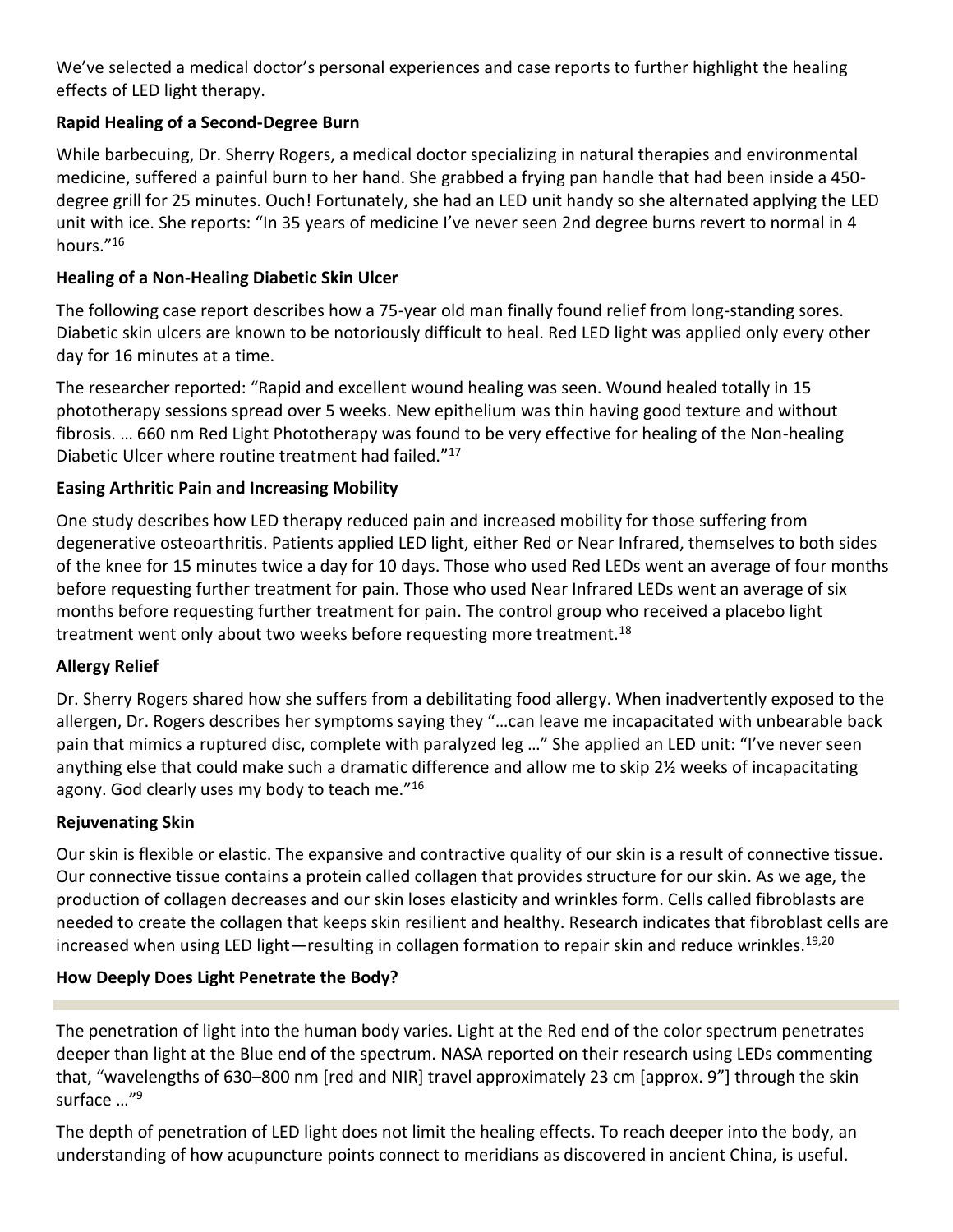Dr. Pankratov, a Russian researcher and his team, discovered the meridian system within our bodies conducts light. When applying light to certain areas of the body, his research team found the light traveled: "Suddenly, the experimenters registered a strong light signal—a tiny speck of light at a not illuminated area about 10 centimeters distant from the illuminated surface. One can imagine the surprise of the experimenters when they discovered the spot of light that had spread under the human skin …" Dr. Pankratov reported, "The most amazing fact was that the 'light sensitive regions' coincided with the well known acupuncture points on the body surface, described by ancient Chinese acupuncture experts for thousands of years and named 'meridians'."<sup>21</sup>

Dr. Pankratov concluded: "If for instance, a living organism at a certain spot is exposed to visible light, the light can travel immense distances, determined by the routing of the meridians. … we are dealing with a 'light distribution system', similar to a fiber optics system."<sup>21</sup>

## **Pulsing LED Light**

Pulsing light simply means a frequency has been added to the color. With an added frequency, the LED pulses the color. The added frequency offers additional healing qualities. LED research has only begun to explore the benefit of pulsing or adding frequencies to LED light therapy. It is the experience of veterinarians and acupuncturists that has led the way with pulsing light. Pulsing light, using a series of frequencies that resonate with natural body frequencies, was discovered by Dr. Paul Nogier. These pulses are known as the Nogier frequencies and have been well documented for their healing benefits. The Nogier frequencies, as well as other pulse rates, when combined with the color of LED light therapy enhance healing effects.

## **How LED Light Triggers Healing**

Light stimulates healing reactions in the body—reactions that continue even after the light is removed. Tiina Karu's research, exploring the specific ways monochromatic or single colors of LED light trigger healing, proved LED light improves metabolism. Metabolism is an all-encompassing term used to describe the chemical and biological processes that sustain life. A high level of metabolism means:

- Nourishment in
- Nutrients used wisely
- Waste products moved out efficiently

Metabolism is a process crucial to health. The fact that LED therapy improves metabolism helps account for the widespread healing effects. An amazing circle of events starts by simply showering cells with LED light. At least three healing processes are triggered within cells to improve metabolism:

#### **Enzymes**

Enzymes are catalysts needed for every chemical reaction. We function at a high level when enzymes are plentiful. Research is proving LED light restores or promotes enzymes to speed the healing process.

Dr. Sherry Rogers sums up the research by explaining the reaction within our cells:

… the LED reversed the damage to the enzyme cytochrome oxidase. This enzyme is actually stimulated by light in the far red visible to near-infrared spectra as it strongly absorbs this stimulating energy. This energy transfusion in turn increases electron transfer in the mitochondria, leading to increased energy synthesis for healing. ... Cytochrome oxidase is just one of several enzymes that can be turned on by light.<sup>16</sup>

Mitochondria are an area within cells that use raw materials and convert them to energy. Mitochondria are the powerhouse for each cell.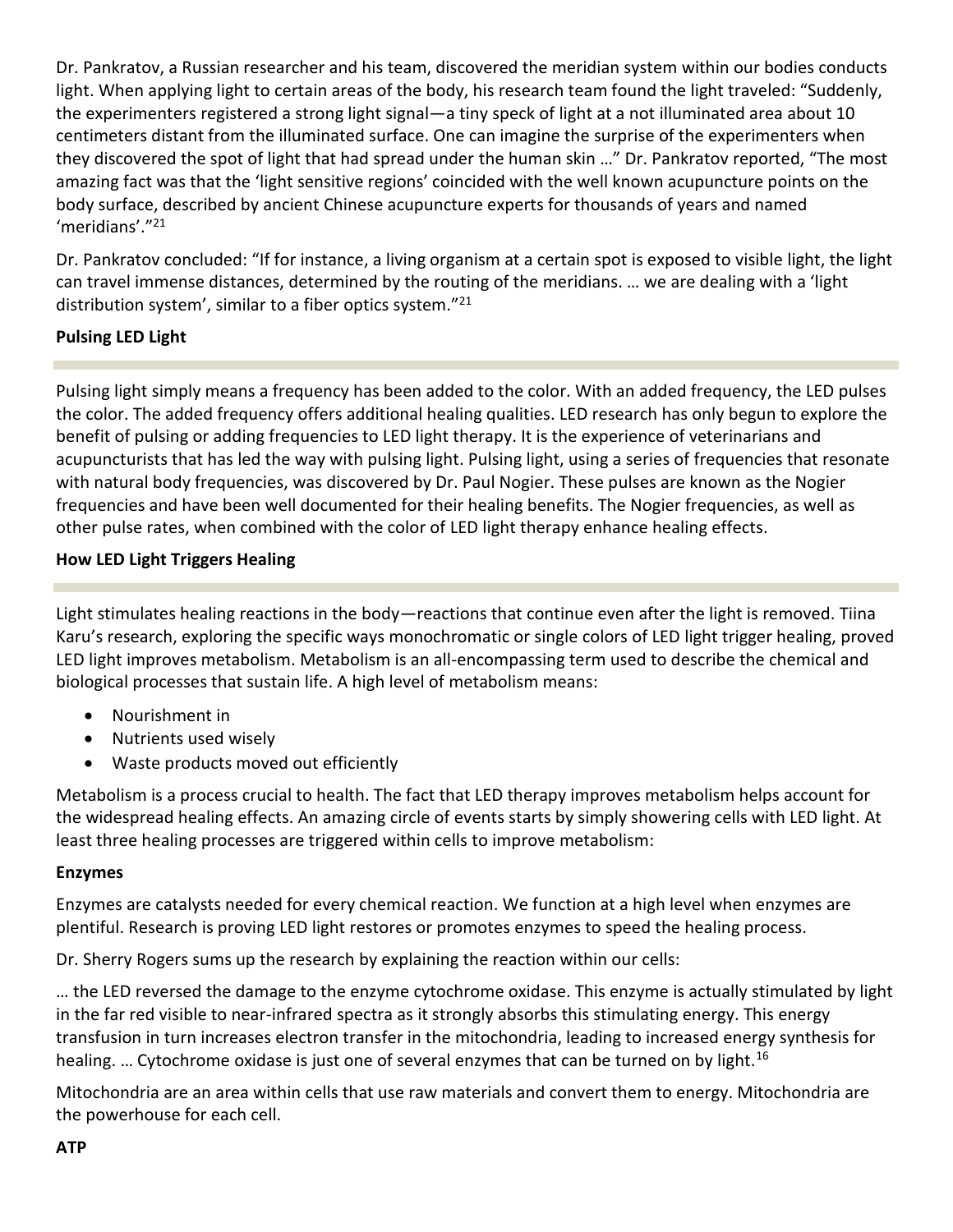The boost in enzymes creates more ATP or Adenosine triphosphate. More ATP means more energy. More energy means easier and faster healing … and being better able to handle life's challenges and enjoy the process.

Dr. Whelan sums up the NASA sponsored research with regards to energy:

So far, what we've seen in patients and what we've seen in laboratory cell cultures, all point to one conclusion, … The near-infrared light emitted by these LEDs seems to be perfect for increasing energy inside cells. ... the LEDs boost energy to the cells and accelerate healing.<sup>5</sup>

Dr. Tiina Karu emphasizes the importance of ATP saying "… ATP is not only an energy currency inside cells, but it is also a critical signaling molecule that allows cells and tissues throughout the body to communicate with one another."<sup>22</sup>

## **DNA**

How do cells know what to do? It starts with DNA. Each cell contains DNA—a spiral shaped storehouse for light and sound frequencies—and the blueprint for a cell to replenish or replace itself. DNA is our blueprint for health.

Dr. Whelan explains how light applied in both the red and near infrared ranges worked: "Furthermore, DNA syntheses in fibroblasts and muscle cells has been quintupled using NASA LED light alone ...<sup>"23</sup>

This means the forming power of our cells has been increased by five times in muscle cells with the application of three colors of LED light in the red to NIR range.

# **Summing Up**

LED light stimulates a powerful team to harness our cells for health and energy—enzymes, ATP and DNA. It is also important to note that Dr. Karu emphasizes that LED light acts as a trigger to start the healing process. In other words, healing effects continue after the light source has been removed.

LEDs have given us a convenient and easy way to use light therapy for health. LED technology has made it easy to add special healthy frequencies to light therapy. The Nogier frequencies, in particular, are known to boost the healing power of the LED light therapy.

Light therapy is a trigger to help maintain the flow of our natural electrical and chemical systems. LED technology has brought us a wonderful tool for health.

# **Additional Resources**

"Colored Light Therapy: Overview of its History, Theory, Recent Developments and Clinical Applications Combined with Acupuncture," Anna Cocilovo, American Journal of Acupuncture, Vol. 27, No.1/2, 1999. [www.acupuncturejournal.com/AJASple3.html](http://www.acupuncturejournal.com/AJASple3.html)

News and Information for Medical Professionals Related to the Use of Light for Diabetes: "Nitric Oxide and Its Role in Health and Diabetes: Part 9. How Light (Photo Energy) May Increase Local NO and Vasodilation," Thomas Burke Ph.D. [www.diabetesincontrol.com/burkearchive/nitricoxide9.shtml](http://www.diabetesincontrol.com/burkearchive/nitricoxide9.shtml)

# **References**

A complete list of references is available in our Reference section. [References >](http://www.mylighttherapy.com/references.html)

# **LED Light Therapy**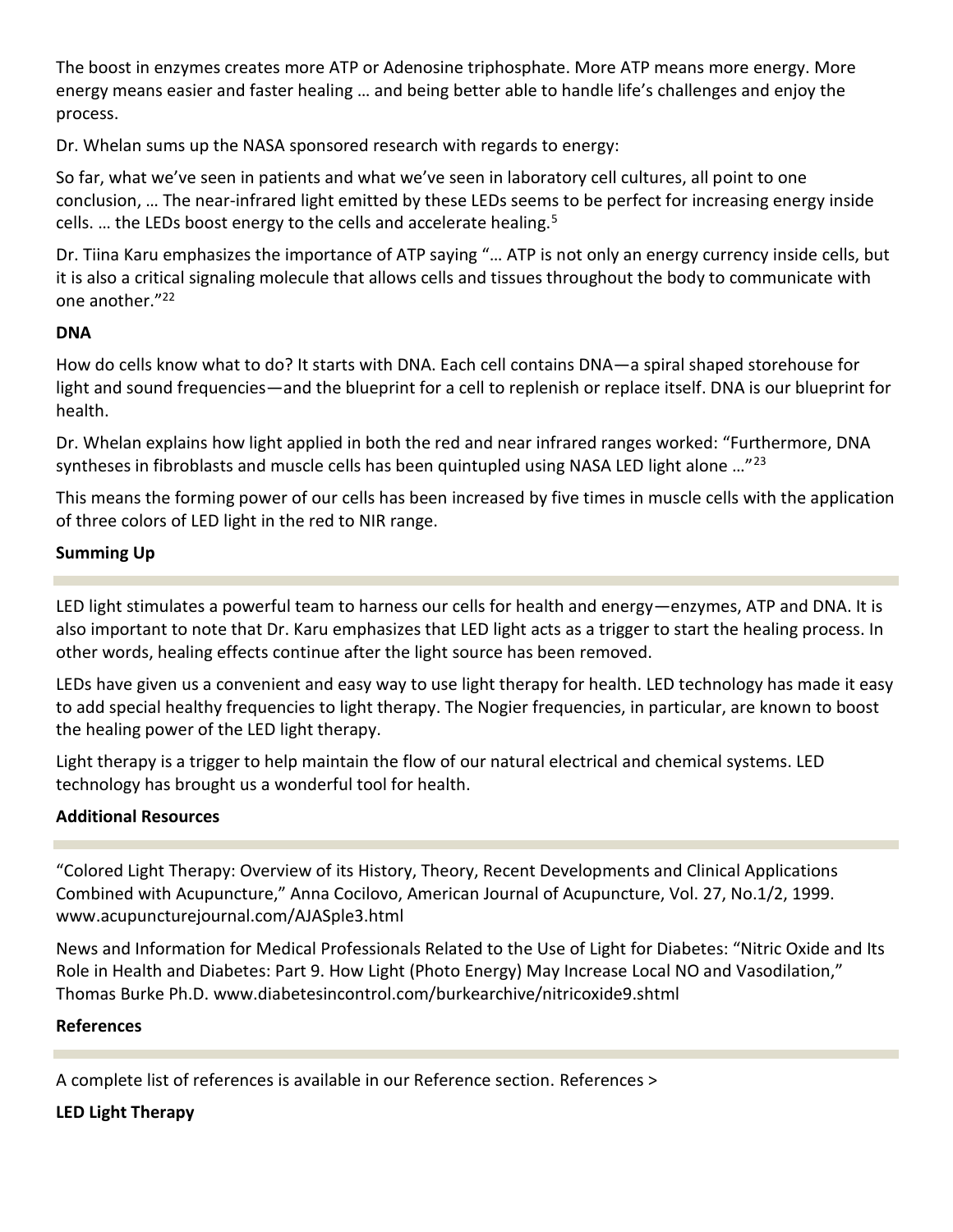1. "Photon Therapy: Shining a Light on Pain," Len Saputo, MD, *Alternative Medicine Magazine*, Jan/Feb 2003

2. "Science Fair: Can Light Heal?" Dr. Harry Whelan is interviewed by WUWM Public Radio, July 2010, www.youtube.com/watch?v=2tFkP6Y1zKc (No longer available)

3. "Shedding light on the Elements of Health," Gabriel Cousens, MD, *Light Years Ahead*, 1996 ISBN #089087–762–9

4. "Symphony of Life, Revealed: New Imaging Technique Captures Vibrations of Proteins, Tiny Motions Critical to Human Life," *Science Daily*, January 16, 2014 www.sciencedaily.com/releases/2014/01/140116084838.htm

5. NASA News Release: "NASA Space Technology Shines Light on Healing," December 18, 2000 www.laserthera.com/press\_release\_3.htm or

www.healing.about.com/library/news/bl\_pd\_NASA001218.htm or

www.msfc.nasa.gov/news/news/releases/2000/00-336.html (No longer available)

6. "THOR Low Level Laser Therapy (LLLT) for Wound Healing," www.thorlaser.com/wound/clinicalresearch.htm

7. "Effects of laser rays on wound healing," E. Mester et al, *American Journal of Surgery*, 1971; 122: 532- 535

8. "Light Coherence," Tiina I. Karu, www.photobiology.info/Coherence.html

9. "Effect of NASA Light-Emitting Diode Irradiation on Wound Healing," Harry T. Whelan MD, et al, *Journal of Clinical Laser Medicine & Surgery*, Volume 19, Number 6, 2001

10. Two references:

• "Photobiology of Low-Power Laser Effects," Tiina Karu, *Health Physics* Vol. 56 No. 5 1989 www.ncbi.nlm.nih.gov/pubmed/2651364

• "Cellular Mechanisms of Low Power Laser Therapy: New Questions," Tiina I. Karu, www.laserhealthsystems.com/Dr.%20Tiina%20Karu%20Presentation.htm

11. Three references:

• "NASA Space Technology Shines Light on Healing," www.laserthera.com/press\_release\_3.htm or www.healing.about.com/library/news/bl\_pd\_NASA001218.htm

• "Light emitting diodes bring relief to young cancer patients: NASA Technology used for plant growth now in clinical trials," NASA News Release, November 05, 2003

www.nasa.gov/centers/marshall/news/news/releases/2003/03-199.html

• "NASA Light-Emitting Diode Technology Brings Relief In Clinical Trials,"

www.nasa.gov/home/hqnews/2003/nov/HQ\_03366\_clinical\_trials.html

12. "NASA Light-Emitting Diodes for the Prevention of Oral Mucositis in Pediatric Bone Marrow Transplant Patients," Harry T. Whelan, M.D., et al, *Journal of Clinical Laser Medicine and Surgery*, Volume 20, Number 6, 2002

13. "Laser research: Abstract and studies for oral mucositis." www.rj-laser.com/english/laser\_therapy\_oral\_mucositis.htm

14. "Increased fibroblast proliferation induced by light emitting diode and low power laser irradiation," Vinck EM, Cagnie BJ, Cornelissen MJ, Declercq HA, Cambier, DC, L, *Lasers Med Sci*, 2003, www.biblio.ugent.be/input/download?func=downloadFile&recordOId=215140&fileOId=450862

15. Four references:

• "Light Therapy Tackles Eye Injuries," www.newscientist.com/article/dn2525-light-therapy-tackles-eye-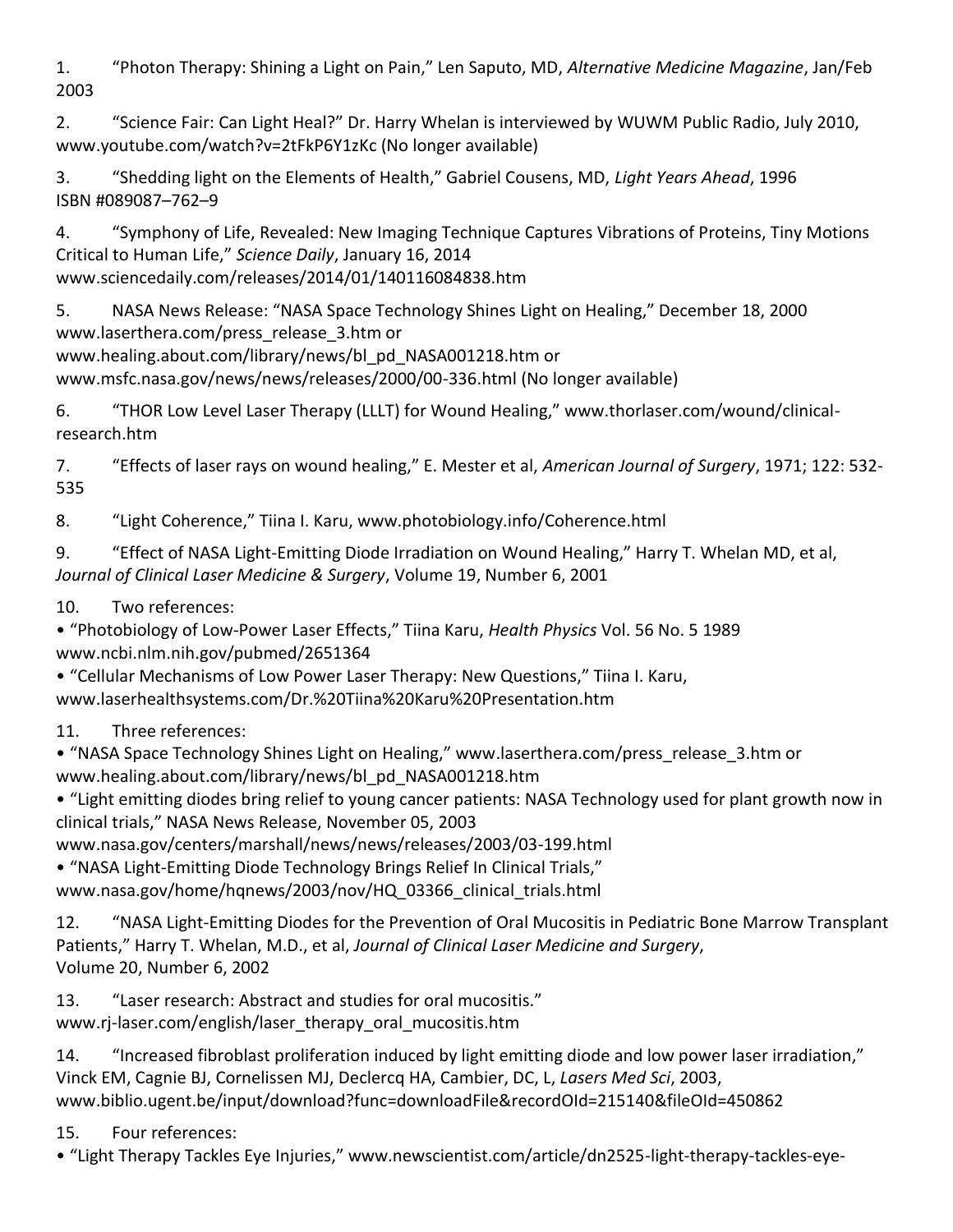injuries.html or www.newscientist.com July 12, 2002

• "Light therapy reverses eye injuries in rats, may lead to treatment of eye injuries & blindness," Medical College of Wisconsin Press Release, March 04 2003 (No longer available online)

• "Therapeutic photobiomodulation for methanol-induced retinal toxicity," J.T. Ells, et al, PNAS (Proceedings of the National Academy of Sciences), March 18, 2003, vol. 100, no. 6, 3439–3444 www.ncbi.nlm.nih.gov/pmc/articles/PMC152311/

• "NASA Laser could reverse blindness," July 10, 2002, www.news.bbc.co.uk/2/hi/health/2119537.stm

16. "Healing With Light," Dr. Sherry Roger, *Total Wellness*, January 2005

17. "Results from Using Infrared LED Light Therapy—Nikken's new Kenko Wave," Bipin Deshpande, MBBS, DVD, *20th World Congress of Dermatology*, Paris, July 2002

18. "Improvement of Pain and Disability in Elderly Patients with Degenerative Osteoarthritis of the Knee Treated with Narrow-Band Light Therapy," Jean Stelian, MD, Israel Gil, MD, Beni Habot, MD, Michal Rosenthal, MD, Julian Abromovici, MD, NathaliaKutok, MD, and Auni Khahil, MD, *Journal of the American Geriatrics Society*, 40 23–26 1992 www.ncbi.nlm.nih.gov/pubmed/1727843

19. "LED phototherapy smooths wrinkles, increases collagen without pain, heat, risk," Jane Schwanke, *Cosmetic Surgery Times Special Reports*, May 1, 2004

20. "Regulation of Skin Collagen Metabolism In Vitro Using a Pulsed 660 nm LED Light Source: Clinical Correlation with a Single-Blinded Study," Daniel Barolet, et al, *The Society for Investigative Dermatology*, 2009 http://www.readcube.com/articles/10.1038/jid.2009.186

21. Research conducted at the Institute for Clinical and Experimental Medicine, Novosibirsk under the guidance of Prof. Kaznachejew as reported in: "Meridians Conduct Light," Dr. Sergei Pankratov, Moscow, *raum & zeit*, Volume 1, No.1, 1989

22. "Multiple Roles of Cytochrome c Oxidase in Mammalian Cells Under Action of Red and IR-A Radiation," Tinna I. Karu, *Life*, 62(8): 607–610, August 2010

23. "The NASA Light-Emitting Diode Medical Program–Progress in Space Flight and Terrestrial Applications," Whelan, etc. *AIP Conference Proceedings* Vol 504 (1) pp. 37–43, January 19 2000 American Institute of Physics www.pros890.com/english/rink/pdf/NASA.pdf or www.yournextwaveaffiliates.com/the-nasa-light-emitting-diode-medical-program-progress-in-space-flightand-terrestrial-applications or www.content.lib.utah.edu/cdm/ref/collection/uspace/id/2713

Nogier Frequencies

1. *Healing Energies of Heat and Light*, Charles T. McGee, MD, 2000 ISBN #0–9636979–6–X (Also a reference for the applications of specific Nogier Frequencies)

2. *Auriculotherapy Manual*, Terry Oleson, 3rd edition, 2003 ISBN #0 443 07162 4

Color Therapy

1. Dr. Kate Baldwin's statement in support of color therapy was published in an abstract of the paper she presented at the clinical meeting of the Section on Eye, Ear, Nose and Throat Diseases of the Medical Society of the State of PA, held at the Medico-Chirurgical Hospital, Philadelphia. October 12, 1926. Reprinted in the *Atlantic Medical Journal*, April 1927. Reprinted in *Let There Be Light*, Darius Dinshah, 1985 ISBN #0–933917–24–4

- 2. "Rainbow Growing," Nell Boyce, *New Scientist Magazine*, October 24, 1998
- 3. "Introduction: Light Years Ahead," Brian Breiling, PsyD, *Light Years Ahead*, 1996. ISBN #089087–762–9